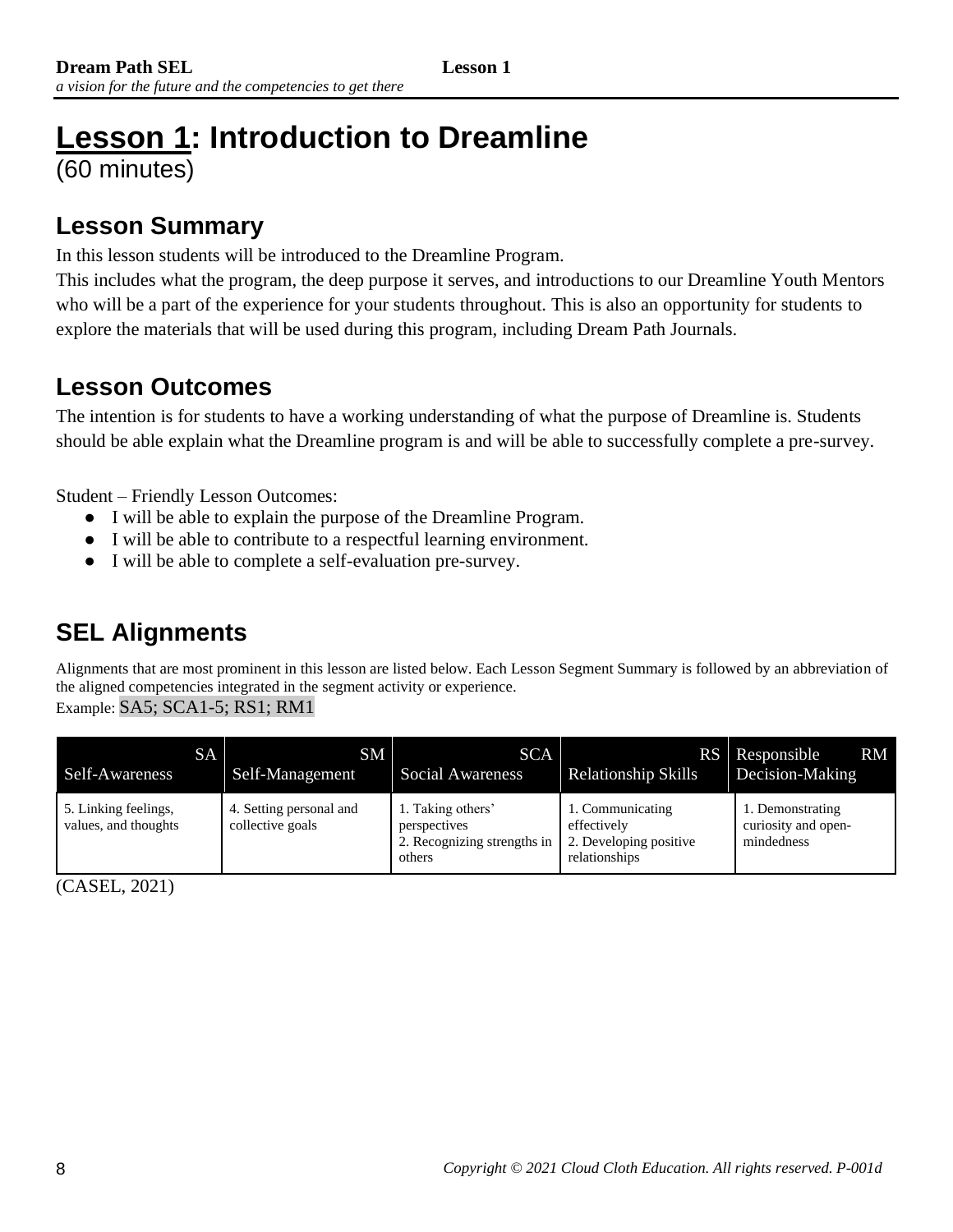# **Key Topics**

- **Respect**
- **Dreamline**
- Dreamline Banners
- **Dreams**
- Dreamline Youth Mentors

# **Lesson Preparation and Materials**

#### **Materials**

- Dream Path Journals (printed or digital)
- Chart Paper (2)/Chart Markers
- Dreamline Codes & Tags for Gallery/Collection
- Lesson 1 Presentation Including



Introduction of Dreamline Youth Mentors

**Alternatives:** Whiteboard, a digital whiteboard, or other method that you prefer

#### **Preparation**



- Watch Teacher Training Video (7:48) by scanning the QR or visiting [program.dreamline.org/lessons/lesson-1](https://program.dreamline.org/lessons/lesson-1/)
- Review *CODES & TAGS LIST* for Section D
- Have Lesson 1 Presentation ready in browser.
- Put together printed Dream Path Journals or assign Digital Dream Path Journals.

Section G.

- Prepare your Respect Anchor Chart.
- Review *SURVEY SCRIPT*

**Lesson 1: Part One**

# **A.Lesson Intro: Dreamline Introduction (5 minutes)**

- ❖ The introduction to the program will show how the depth of the program promotes Social and Emotional Learning competencies. These competences are integrated into your lesson to create a space to explore oneself and others. It also provides the opportunity to learn about others in a compassionate, diverse, and curious way. It is important when you begin the Dreamline Program to encourage your class to be openminded and take other students' perspectives into account through each lesson. SA5
	- Tell Students: We are going to start working on a new project called Dreamline. Before we start, *let's check out what Dreamline is about and what our goal at the end of the project is going to be. Let's take a peek!*
	- **Lesson 1 Presentation**: VIDEO: What is Dreamline (Jeffery Harlan & Serita Lewis)



[program.dreamline.org/surveyscript1](https://program.dreamline.org/surveys)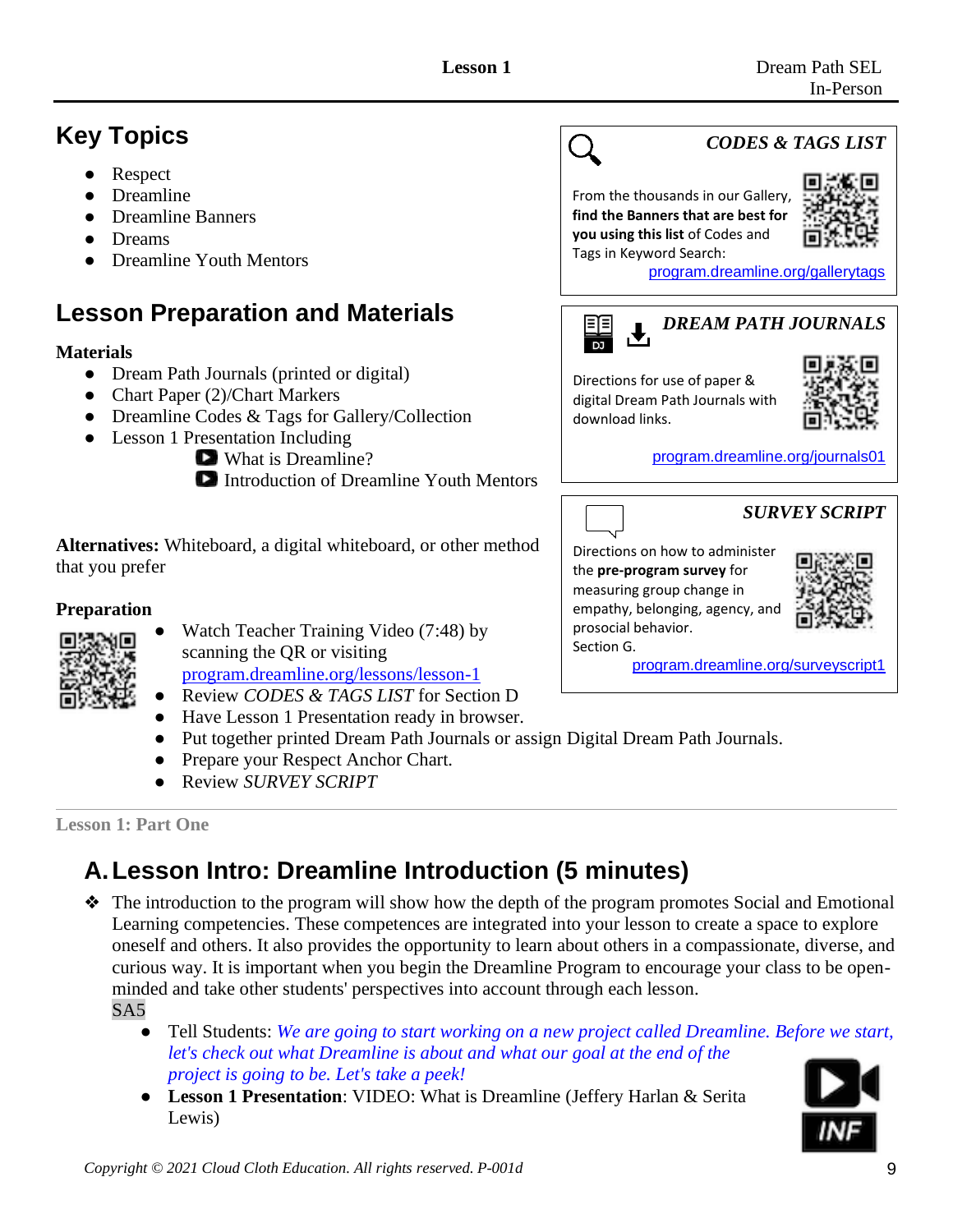● Ask Students: *What are your thoughts about Dreamline?* (Let 2-3 students share out - quick group discussion 1-2 minutes)

## **B.Engage: Meet Our Youth Mentors (5 minutes)**

❖ An important aspect of the Dreamline Program is the Dreamline Youth Mentors (DYM). The DYM has an integral part in each lesson to help students connect with mentors that have navigated the Dreamline Program and share their experience with the students. In this lesson, students will begin to make connections with the DYM by learning more about them.

SCA1

● Tell Students: *As we go through this program, we will be working with Dreamline Youth Mentors from all around the world. Let's check out a message from each one of our mentors; Jade, Ahmed, and Camille.*



● **Lesson 1 Presentation:** (Video) Dreamline Youth Mentors

## **C.Connection: Mentor Reflection (8 minutes)**

❖ After showing the DYM video introduction to students, facilitate a discussion to make connections. When facilitating the discussion, integrate SEL by reminding students to recognize the strengths in others (SCA), demonstrating curiosity and open-mindedness (RM), and linking feelings to thoughts (SA).

#### SA5; SCA2; RM1

- Ask Students:
	- *What Dreamline Youth Mentor did you connect with as they shared about themselves?*  ○ *What about that mentor connected to you?*
	- (Allow the students to have a class discussion and share their thoughts)
- Ask Students:
	- *Which Dreamline Youth Mentor do you want to learn and know more about besides the one you already talked about?*
	- *What makes you want to learn more about them?*

## **D.I Do: Demonstrate Dreamline Gallery/Collection (5 minutes)**

❖ Now that the students know more about Dreamline and the DYM, it is time to explore and show them a more in-depth look at Dreamline. Show students the Dreamline Gallery and how to navigate it by putting in key words or hashtags to find dreams. Also show the students the features on each Dream Banner.



- Use the Banner Codes & Tags in the materials section for this portion of the lesson as well as Search Filters.
- Tell Students: *I am going to show you the Dreamline Gallery of student dreams that have already been developed. The Gallery is a great place to explore student dreams from around the world. We will be using the gallery in some of our lessons.*
- Go through the Dreamline Gallery demonstrating how to navigate it and the features that show up on each Dream Banner. When you go through the gallery, search things that resonate with you, that you know your students may be interested in, and things that you and your students may not typically search for.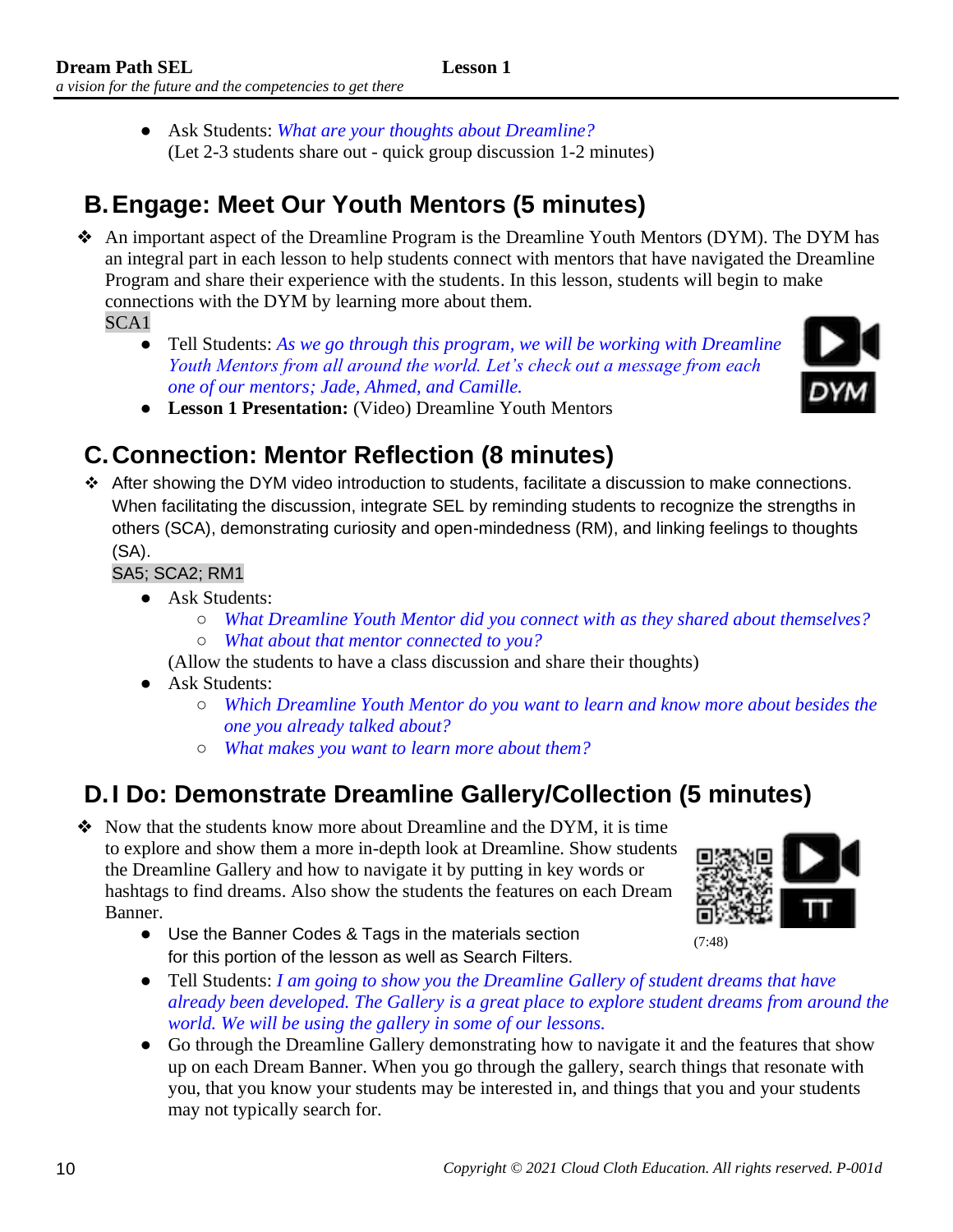### **E. We Do: Respect (10 minutes)**

- ❖ As students go through the process of developing their dreams, they will be using their Dream Path Journal and sharing it with classmates. It is important to foster a learning environment where students can be vulnerable. To do this the class needs to set parameters before beginning their Dream Journey. SA5
	- Hand Out Dream Path Journals
	- Tell Students: *As we go through this process we are going to be talking about our values, dreams, thoughts, and feelings. It is important that as we go through this process with our classmates that we decide together how we can do so with respect and open-mindedness. First we need to define what respect means to you.*



- On your chart paper write the word Respect in the middle and circle it.
- Ask Students: *What does respect mean to you?* As the students answer, draw lines from the circle in the middle and note their thoughts.
- Tell Students: *I appreciate you sharing your thoughts of what respect means to you. As you can see respect can mean different things to different people. It will be important for us to remember this as we start our Dream Journey because everyone is going to have different thoughts, feelings, and views.*
- Ask the students to look at their Dream Path Journals and explain how they will use it during the process of developing their dreams. Have students put their name on the cover of the journal.

**Optional Lesson Breakpoint:** Recap what you did with students today and tell them a short summary of what you will do in the next lesson –– how you will talk and write about how they wanted to be respected and take a pre-survey.

#### **Lesson 1: Part Two**

**Optional Lesson Start-Up:** Recap that yesterday you learned what Dreamline is, met the Dreamline Youth Mentors, and we defined what Respect means to us. Review what you all defined respect as in a whole group. Now you are going to take some time to reflect, and students will work in their journals. Continue with the lesson.

#### **F. You Do: How do I want to be Respected? (15 minutes)**

❖ In this portion students will take what you talked about in brainstorming what respect means, and they will note how they want to be respected in their Dream Path Journal. Students will explore using their Dream Path Journal by doing a reflection and sharing activity. SM4; RS1-2

● Tell Students: *Now that we have defined respect in our own words, I want you to turn to the first page in your journal.* (Give students a moment to turn to the page and make sure you have the page displayed so students know they are on the correct page).



- **Presentation**: Journal.
	- You may use the Lesson 1 Presentation to show the journal page and explain the instructions or you can have your own copy of the journal and use a document camera to explain.